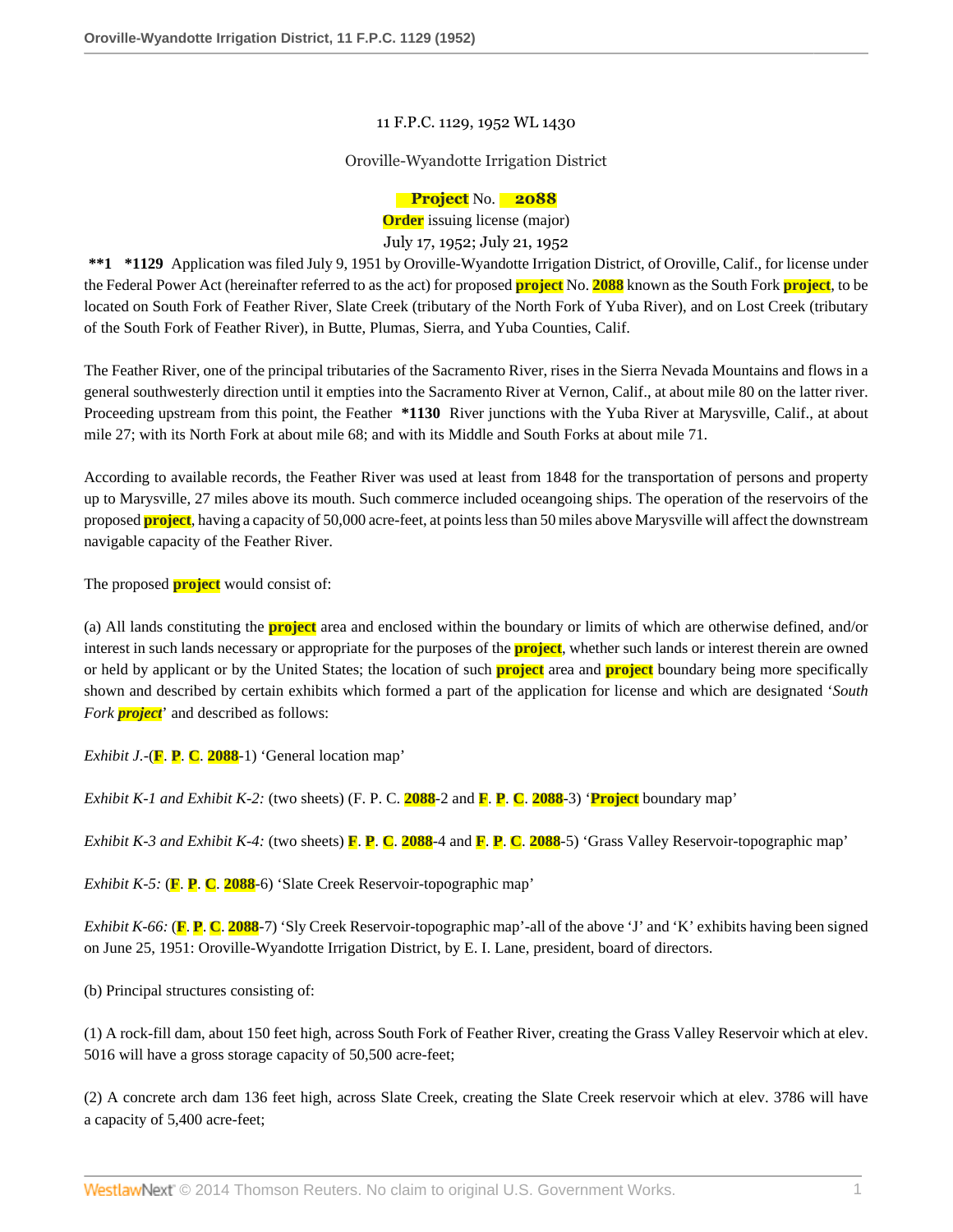**\*\*2** (3) A rock-fill dam 225 feet high, across Lost Creek, creating Sly Creek Reservoir which at elev. 3,500 will have a storage capacity of 48,000 acre-feet;

(4) An existing concrete arch dam, about 100 feet high, across Lost Creek creating Lost Creek Reservoir which at elev. 3282 has a storage capacity of 5,800 acre-feet;

(5) Two diversion conduits about 12,400 feet and 14,200 feet long extending from Slate Creek and the South Fork of Feather River, respectively, each terminating near the upper end of Sly Creek Reservoir and each diversion to be effected by a low concrete arch dam;

(6) A concrete arch diversion dam, about 60 feet high, across South Fork of Feather River, to allow maximum forebay regulation to elev. 1763 for the proposed Forbestown powerhouse, the diversion dam to be located about 1,700 feet downstream from the proposed Woodleaf powerhouse;

(7) Woodleaf powerhouse, on South Fork of Feather River, to be served by a pressure tunnel extending 18,400 feet from Lost Creek Reservoir to a portal and thence by a single penstock 3,410 feet long; the proposed powerhouse to contain one impulse turbine rated at 48,000 horsepower and direct-connected to a generator rated at 40,000 kilovolt amperes;

(8) Forbestown powerhouse, on South Fork of Feather River, to be served by a pressure tunnel extending 18,470 feet to a portal and thence by a single **\*1131** penstock 1,190 feet long, the proposed powerhouse to contain a single 27,000 horsepower turbine direct-connected to a generator rated at 22,500 kilovolt amperes;

(9) A substation and appurtenant facilities at each of the proposed power-houses. No transmission lines are contemplated for inclusion in the **project**-the location, nature, and character of which structures are more specifically shown on and described by the exhibits hereinbefore cited and by certain other exhibits which formed part of the application for license and which are designated '*South Fork project*' and described as follows:

*Exhibit L-1*-(F. P. C. **2088**-8) 'Grass Valley Dam-General plan.'

*Exhibit L-2*-(F. P. C. **2088**-9) 'Grass Valley Dam-sections and spillway.'

*Exhibit L-3*-(F. P. C. **2088**-10) 'Grass Valley elevation and outlet works.'

*Exhibit L-4*-(F. P. C. **2088**-11) 'Slate Creek Dams-plans and sections.'

*Exhibit L-5*-(F. P. C. **2088**-12) 'Sly Creek Dam-general plan.'

*Exhibit L-6*-(F. P. C. **2088**-13) 'Sly Creek Dam-spillway sections.'

*Exhibit L-7*-(F. P. C. **2088**-14) 'Sly Creek Dam-sections, elevation and outlet.'

*Exhibit L-8*-(F. P. C. **2088**-15) 'Lost Creek Reservoir-topography and dam design.'

*Exhibit L-9*-(F. P. C. **2088**-16) 'Diversion tunnel profiles and South Fork diversion dams.'

*Exhibit L-10*-(F. P. C. **2088**-17) 'Pressure conduits-profiles and sections.'

*Exhibit L-11*-(F. P. C. **2088**-18) 'Woodleaf power plant-floor plans.'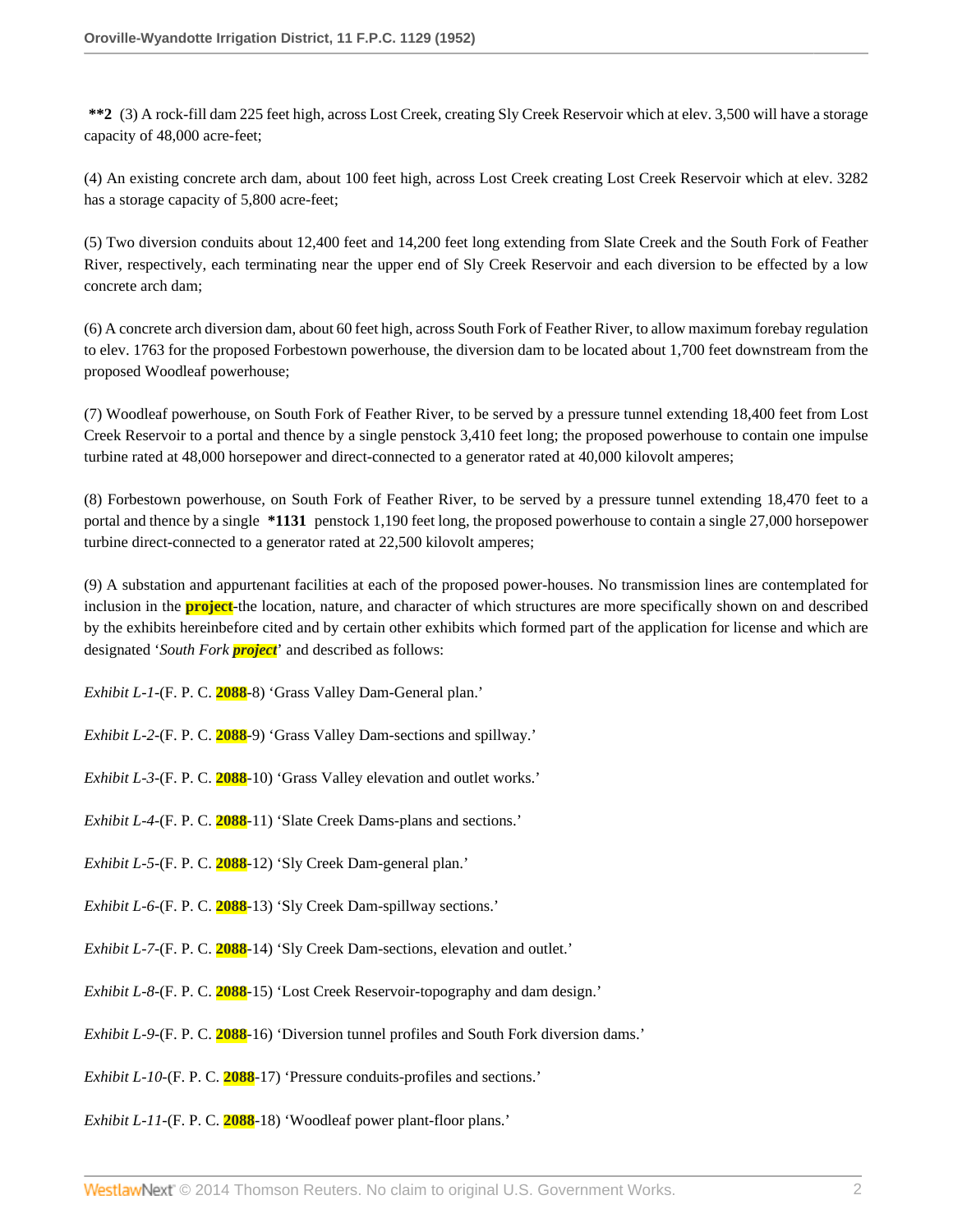*Exhibit L-12*-(F. P. C. **2088**-19) 'Woodleaf power plant-section and elevations.'

*Exhibit L-13*-(F. P. C. **2088**-20) 'Forbestown power plant-floor plans.'

**\*\*3** *Exhibit L-14*-(F. P. C. **2088**-21) 'Forbestown power plant-section and elevations.'

and

*Exhibit M*-(two sheets) 'General description of equipment'-all of the above 'L' and 'M' exhibits having been signed on June 25, 1951: Oroville-Wyandotte Irrigation District by E. I. Lane, President, Board of Directors.

(c) All other structures, fixtures, equipment, or facilities used or useful in the maintenance and operation of the **project** and to be located on the **project** area, including such portable property as may be used or useful in connection with the **project** or any part thereof, whether located on or off the **project** area, if and to the extent that the inclusion of such property as a part of the **project** is approved or acquiesced in by the Commission; also riparian or other rights, the use or possession of which is necessary or appropriate in the maintenance and operation of the **project**.

(d) The installed capacity of the proposed **project** would be as follows:

| <b>Plant</b> |                         | <b>Installed capacity</b> |
|--------------|-------------------------|---------------------------|
|              | <b>Proposed present</b> | <b>Future addition</b>    |
|              | Horsepower              |                           |
| Woodleaf     | 48,000                  | (a)                       |
| Forbestown   | 27,000                  | (a)                       |
|              | 75,000                  | a                         |

<span id="page-2-0"></span>**\*1132** The Chief of Engineers, Department of the Army, the Secretary of the Interior, and the Assistant Secretary of Agriculture, who has supervision over the Plumas National Forest, have reported on the application. The Division of Fish and Game, Department of Natural Resources, State of California, has also reported on the application.

An agreement was made and executed on March 27, 1952 by the between California State Department of Fish and Game and the applicant under the terms of which it was proposed that certain conditions and schedule of fish water releases be included in any license issued to the applicant, as hereinafter provided for.

Protests against the application and resolutions in support of the application have been received from organizations and companies resident in the area of the proposed **project**.

The Commission, having considered the entire record in this proceeding, including the protests and favorable resolutions referred to above, *finds*:

(1) The Feather River from its mouth at least as far upstream as Marysville, Calif., at mile 27 is a navigable water of the United States.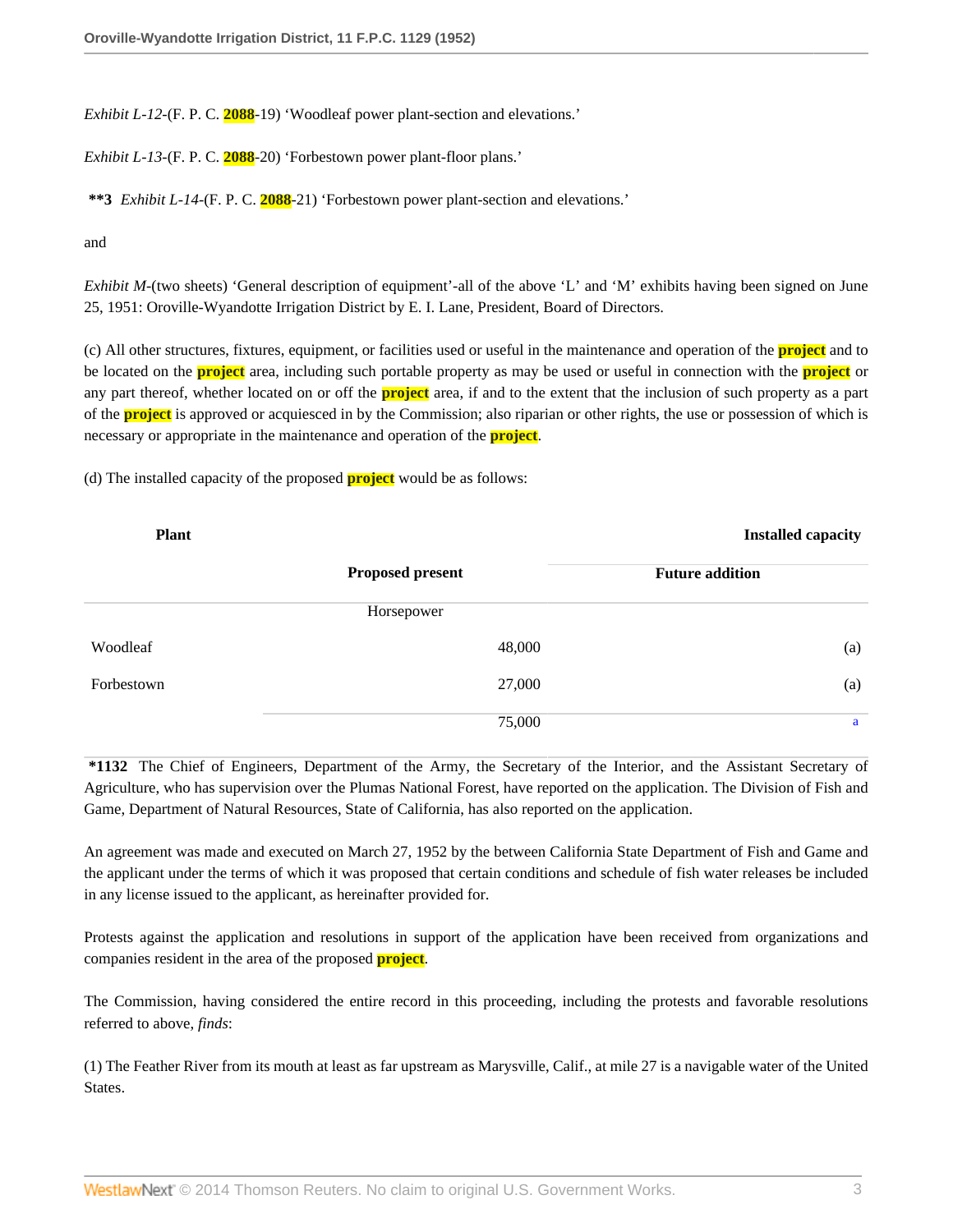(2) The interests of interstate or foreign commerce would be affected by the construction and operation of the South Fork **project**.

(3) The applicant is a public district organized under the laws of the State of California and has submitted satisfactory evidence of compliance with the requirements of all applicable State laws insofar as necessary to effect the purposes of a license for the **project**.

(4) No conflicting application is before the Commission. Public notice has been given as required by the act.

**\*\*4** (5) The applicant has submitted satisfactory evidence of its financial ability to construct and operate the proposed **project**.

(6) The proposed **project** does not affect any Government dam, nor will the issuance of a license therefor as hereinafter provided affect the development of any water resources for public purposes which presently should be undertaken by the United States.

(7) The installed horsepower capacity of the **project** hereinafter authorized is 75,000 horsepower, and the energy generated thereby will be marketed through a public utility serving northern California.

(8) Under present circumstances and conditions and upon the terms and conditions hereinafter imposed, the proposed **project** is best adapted to a comprehensive plan for the improvement and utilization of water-power development, and for other beneficial public purposes, including recreational purposes.

(9) In accordance with section 10(d) of the act, the rate of return upon the net investment in the **project**, and the proportion of surplus earnings to be paid into and held in amortization reserves are reasonable as hereinafter specified.

(10) The issuance of a license for the **project** as hereinafter provided will not interfere or be inconsistent with the purposes for which the Plumas National Forest was created or acquired.

(11) The amount of annual charges to be paid under the license for the purpose of reimbursing the United States for the costs of administration of part I of the act, and for recompensing it for the use, occupancy, and enjoyment of its lands is reasonable as hereinafter fixed and specified.

(12) The exhibits designated and described in paragraphs (a) and (b) above conform to the Commission's rules and regulations and should be approved as part of the license for the **project**.

The Commission *orders*:

**\*1133** (A) This license is issued to Oroville-Wyandotte Irrigation District, of Oroville, Calif., for a period of 50 years, effective as of the first day of the month in which the accepted license is filed with the Commission, for the construction, operation, and maintenance of **project** No. **2088**, subject to the terms and conditions of the act which are incorporated by reference as a part of this license, and subject to such rules and regulations as the Commission has issued or prescribed under the provisions of the act.

(B) This license shall also be subject to the terms and conditions set forth in form L-6, entitled 'Terms and conditions of license for unconstructed major **project** affecting navigable waters and lands of the United States,' which terms and conditions, described as articles 1 through 27, are attached hereto and made a part hereof, except for articles 9, 12, 15, 16, 17, and 23 thereof, and subject to the following special conditions set forth herein as additional articles:

*Article 28*. The licensee shall commence construction of the **project** within 2 years from the effective date of this license and shall complete the **project** within 5 years from such effective date.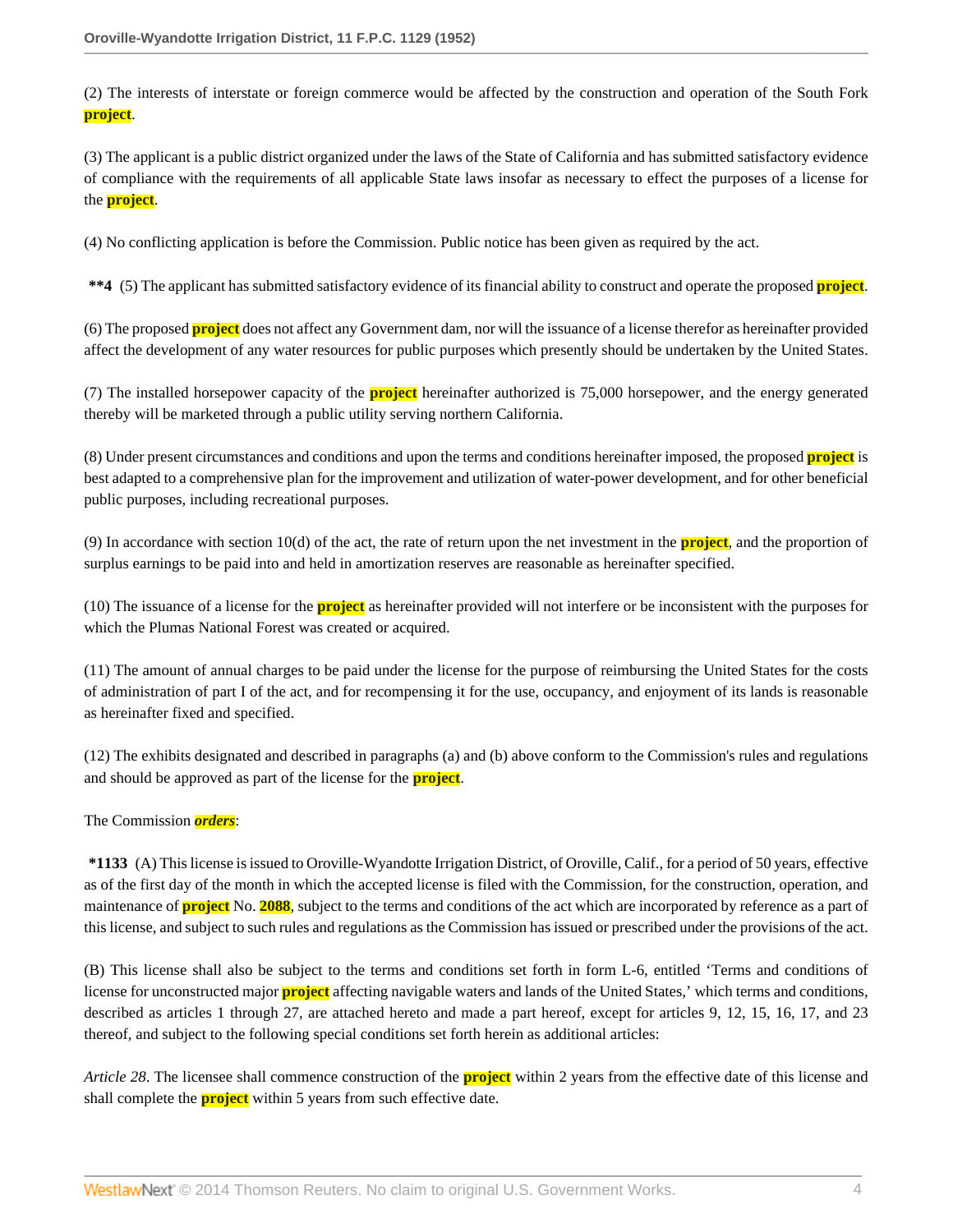**\*\*5** *Article 29*. The licensee shall release from the lower levels of the several dams sufficient water to maintain the following minimum flows to provide satisfactory streamflow conditions for the fish and wildlife and aesthetic purposes:

(i) Below the Grass Valley Reservoir, South Fork diversion (to Sly Creek), and Forbestown powerhouse diversion dams on the South Fork Feather River: ten (10) cubic feet per second during the period May through October and five (5) cubic feet per second during the period from November through April provided that in dry years the minimum flow shall be five (5) cubic feet per second, year long; (a dry year shall be defined as 50 percent or less of the average annual discharge of the South Fork Feather River including all upstream diversions, as measured at the Enterprise Gage for the period 1028-1949 inclusive; or 117,000 acre-feet. The existence of a dry year shall be determined in advance on the basis of snow survey forecasts by the State Division of Water Resources for the Feather River basin and other information.)

(ii) Below the Slate Creek Reservoir and the Slate Creek diversion (to Sly Creek) dams: ten (10) cubic feet per second or the natural flow, whichever is less; and the licensee agrees that in the event of power development on the South Fork Feather River between Grass Valley Reservoir and the South Fork diversion (to Sly Creek), the above schedule of water releases shall be subject to renegotiation.

*Article 30*. The licensee shall regulate the releases from the Grass Valley Reservoir and the Slate Creek Reservoir so that such releases will be at as uniform a rate as practicable. During the fishing season, as prescribed from time to time by the California State Department of Fish and Game, the releases shall not be increased or decreased by more than twenty (20) cubic feet per second during any successive hour. During flood periods releases from the reservoirs shall be limited to an amount not greater than the inflows.

*Article 31*. The licensee shall maintain a minimum pool of 500 acre-feet at the Grass Valley and Sly Creek Reservoirs.

*Article 32*. To secure the maximum recreational benefits, the licensee shall make every effort to maintain the water surface of the several reservoirs at the maximum elevation and with a minimum fluctuation from June 15 to September 15 of each year as is consistent with the primary purpose of the reservoir.

*Article 33*. The licensee shall install deer escape ramps in the **project** canals: one in the Slate Creek diverting tunnel just above the upper portal of the tunnel, and several in the irrigation canal at intervals to be determined by the California Department of Fish and Game.

**\*1134** *Article 34*. The licensee shall construct, maintain, and operate such protective devices and comply with such reasonable modification of the **project** structures and operation in the interest of fish and wildlife, and recreation resources as may be hereafter prescribed by the Federal Power Commission upon the recommendations of the California State Department of Fish and Game, the U. S. Forest Service, and the U. S. Fish and Wildlife Service.

**\*\*6** *Article 35*. The licensee shall grant to the United States the right, in connection with the development of a water storage **project** utilizing the Bidwell Bar dam site, at any time to enter upon, occupy, use, and flood, in whole or in part, the lands of the licensee and improvements thereof covered by this license subject to such payment and reconstruction, exchange, or substitution of property and interests therein (any or all) as may be agreed upon by the United States and the licensee, or, in the event the parties cannot reach agreement, to payment of just compensation in condemnation proceedings.

*Article 36*. The licensee shall construct, operate, and maintain at the Palermo diversion dam fish-passage facilities in accordance with requirements of the Commission as agreed to by the licensee.

*Article 37*. For the protection and utilization of the national forest lands and resources, the licensee shall relocate the existing County and Forest Service roads through the Grass Valley Reservoir site and the Sly Creek Reservoir site on the general locations indicated below, subject to final approval by the County and the Forest Service: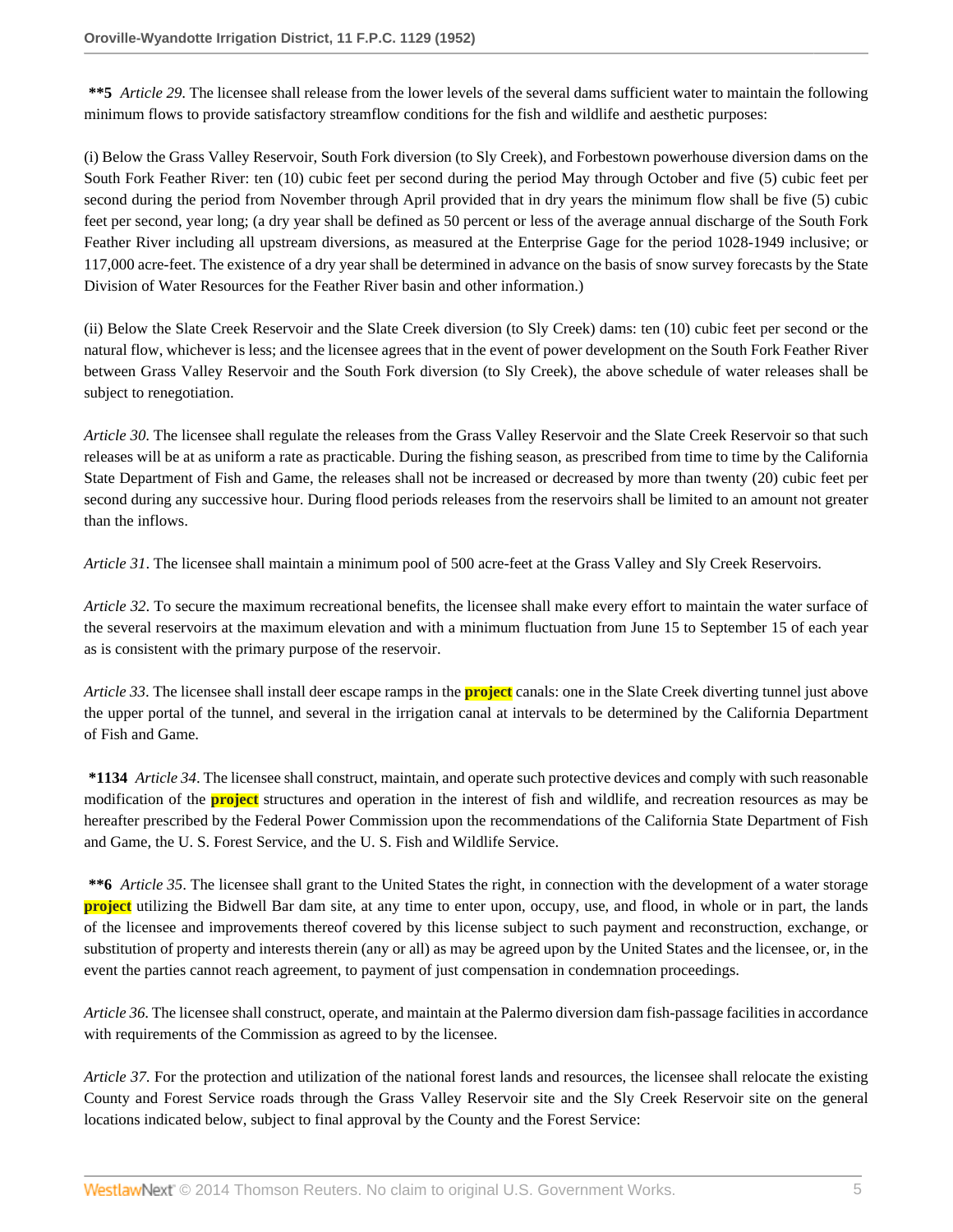(i) The county road (No. 2112) relocation shall be across the crest of the Grass Valley dam and around the south side of the reservoir, extending from a point in Lot 4, sec. 4, T. 21 N., R. 9 E., to a point in the NE 1/4 NE 1/4, sec. 31, T. 22 N., R 9 E., Mount Diablo meridian;

(ii) The Feather Fork mine road (No. 2221) shall be relocated up the east side of the reservoir, extending from a point in the NE 1/4, sec. 4, T. 21 N., R. 9 E., to a point in the SE 1/4, sec. 21, T. 22 N., R. 9 E., Mount Diablo meridian;

(iii) A connection shall be made from the County road (No. 2112) in the SE 1/4, sec. 30, T. 22 N., R. 9 E., to the existing Black Creek road (No. 2220) in the NW 1/4, sec. 29, T. 22 N., R. 9 E., Mount Diablo meridian.

(iv) The Mooreville Ridge road (Lewis Ridge) (No. 2116) relocation shall be across the crest of Sly Creek dam, extending from a point in lot 8, sec. 19, T. 20 N., R. 8 E., to a point on the existing logging road in SE 1/4, sec. 18, T. 20 N., R. 8 E., Mount Diablo meridian;

and the licensee shall observe the following specified standards of design for such roads and structures:

(i) The relocated roads shall be suitable for heavy trucks, trailers, tractors, fire equipment and other motor vehicles. The road shall be single lane, 16-foot usable roadbed, minimum radius of 70 feet, maximum grade 10 percent. The dam crossing shall provide a 14-foot usable roadbed with approaches not to exceed 6 percent grade for 200 feet and intervisible turnouts not less than 22 feet wide and 100 feet long at each end. The design of all structures shall be in accordance with the Specifications of the American Association of State Highway Officials for H20-S16 Loading. Departures from the above specifications may be made upon mutual agreement between the licensee and the Forest Service.

**\*\*7** (ii) The licensee shall provide and maintain a public roadway across the Grass Valley and Sly Creek dams in accordance with the foregoing conditions.

*Article 38*. Within 5 years after issuance of license the licensee shall clear the existing Lost Creek Reservoir completely from maximum high water elevation 3,282 down to elevation 3,260, and all trees and snags protruding above elevation 3,260, within the reservoir area shall be cut so that no part thereof will protrude above said elevation.

**\*1135** *Article 39*. The licensee shall clear all lands in the bottom and margin of all other reservoirs up to a high-water level before they are filled, and shall clear and keep clear to an adequate width lands of the United States along open conduits.

*Article 40*. The licensee shall dispose of all temporary structures, unused timber, brush, refuse and inflammable material resulting from the clearing of all lands or from construction of the **project** works to the satisfaction of the Commission's authorized representative; and shall remove all trees, along the shores of all reservoirs, which die due to the operation of the reservoir.

*Article 41*. The actual legitimate original cost, estimated where not known, and the accrued depreciation of the existing parts of the Lost Creek reservoir, dam, and appurtenances, as of the effective date of the license, shall be determined by the Commission in accordance with the act and the rules and regulations of the Commission, and such cost less such accrued depreciation, so determined, shall be the net investment in the **project** as of such effective date.

*Article 42*. The actual legitimate original cost of the new parts of the **project** and of any addition to or betterment thereof, shall be determined by the Commission in accordance with the act and the Commission's rules and regulations thereunder.

*Article 43*. The licensee shall pay to the United States the following annual charges: